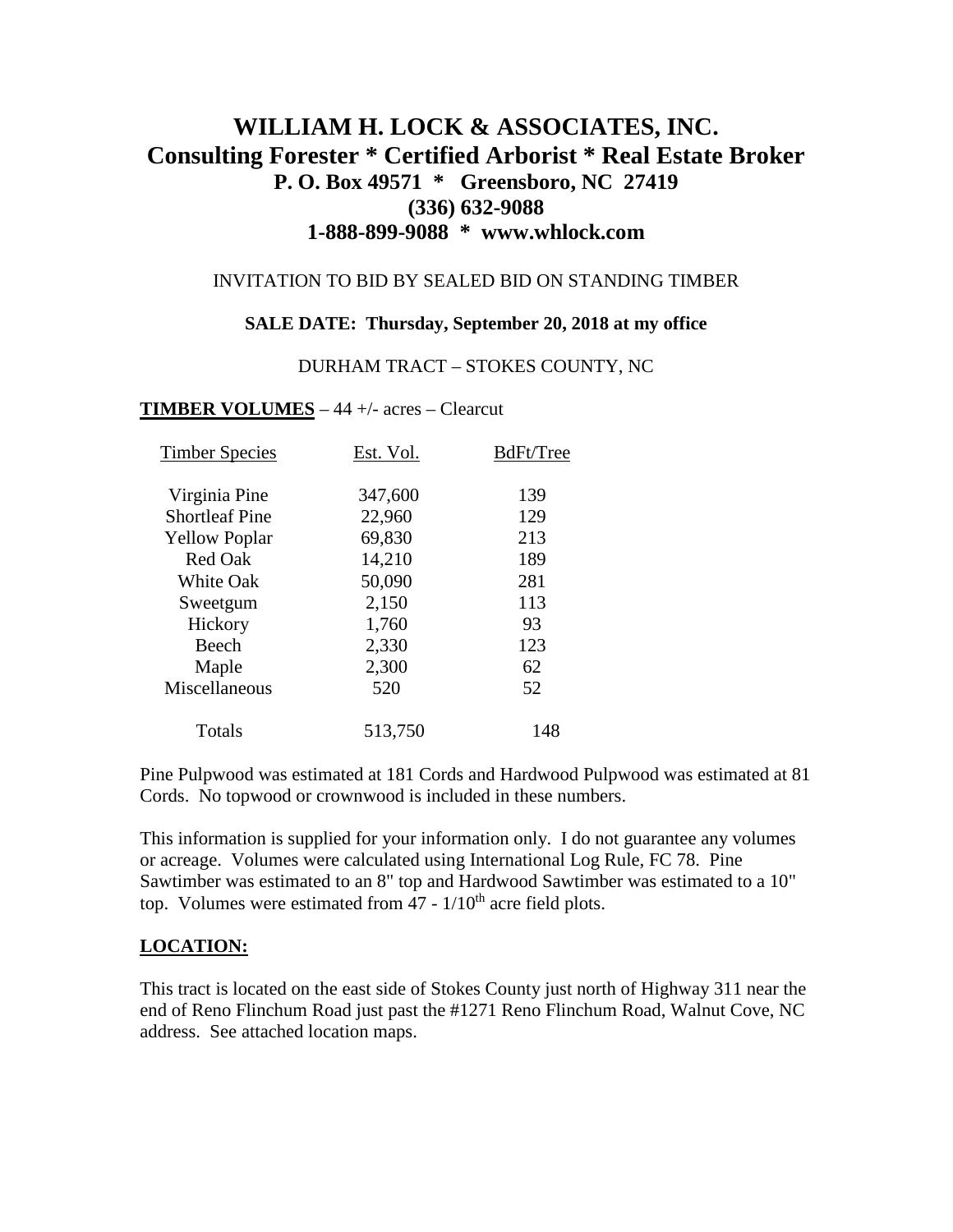Page Two Durham Tract - Timber Sale Sale Date: Thursday – September 20, 2018

## **BIDS:**

The Durham Tract is being sold on a lump sum sealed bid basis. Bids will be accepted by **regular mail** if received by 5:00 pm on Wednesday, September 19, 2018 **OR** bids will be accepted by **email [\(whlock@whlock.com\)](mailto:whlock@whlock.com), telephone (336-632-9088), fax (336- 632-9088), or in-person** at my office until 11:00 am on Thursday, September 20, 2018. At 11:00 am on Thursday, September 20, 2018 all bids received will be recorded. The successful bidder will be notified within 24 hours of the bid openings. A 10% deposit may be requested to be delivered to William H. Lock & Associates, Inc. within 72 hours of the bid opening. The balance of the sales price is to be delivered at the sale closing. The seller reserves the right to refuse or accept any and all bids. Seller will consider all bids. The seller will be responsible for the timber deed preparation, revenue stamps if recorded, and the forestry consultant fees. The buyer will be responsible for all other closing costs. A \$1,000 performance deposit will be payable at closing and held in a noninterest bearing trust account until satisfactory completion of logging. The performance deposit does not limit the buyer's liability.

## **PLACE OF SALE:**

The timber sale will be held at the office of William H. Lock & Associates, Inc. in Greensboro, NC. The office address is 375 S. Swing Road, Greensboro, NC 27409. Telephone and Fax: 336-632-9088; [Email: whlock@whlock.com](mailto:Email:%20whlock@whlock.com) 

# **CONDITIONS OF SALE**:

1. The Buyer shall have 24 months from the date of the timber deed to cut and remove all merchantable timber within the "Sale Area". "Creek Buffers" have not been marked as the creeks and drains are marked as "out" on the Timber Sale Map. The sale boundaries are marked with pink flagging. No trees marked with flagging and no trees beyond the flagging are to be harvested.

2. The Buyer shall access the tract from Reno Flinchum Road along a new woods path to be installed by the Seller that will run from Reno Flinchum Road across the Flinchum Property to the Durham tract. This path is now flagged with orange flagging. Any access routes will need to be installed and/or maintained according to all North Carolina Best Management Practices, Forest Practice Guidelines, and any applicable river basin or watershed rules. All roadways must remain open and passable by ordinary traffic at all times. The roadways must be left in similar condition at the completion of the harvesting operation as they were at the beginning of the harvesting operation, reasonable wear and tear accepted. Call W.H. Lock & Associates, Inc. if there are questions concerning access routes.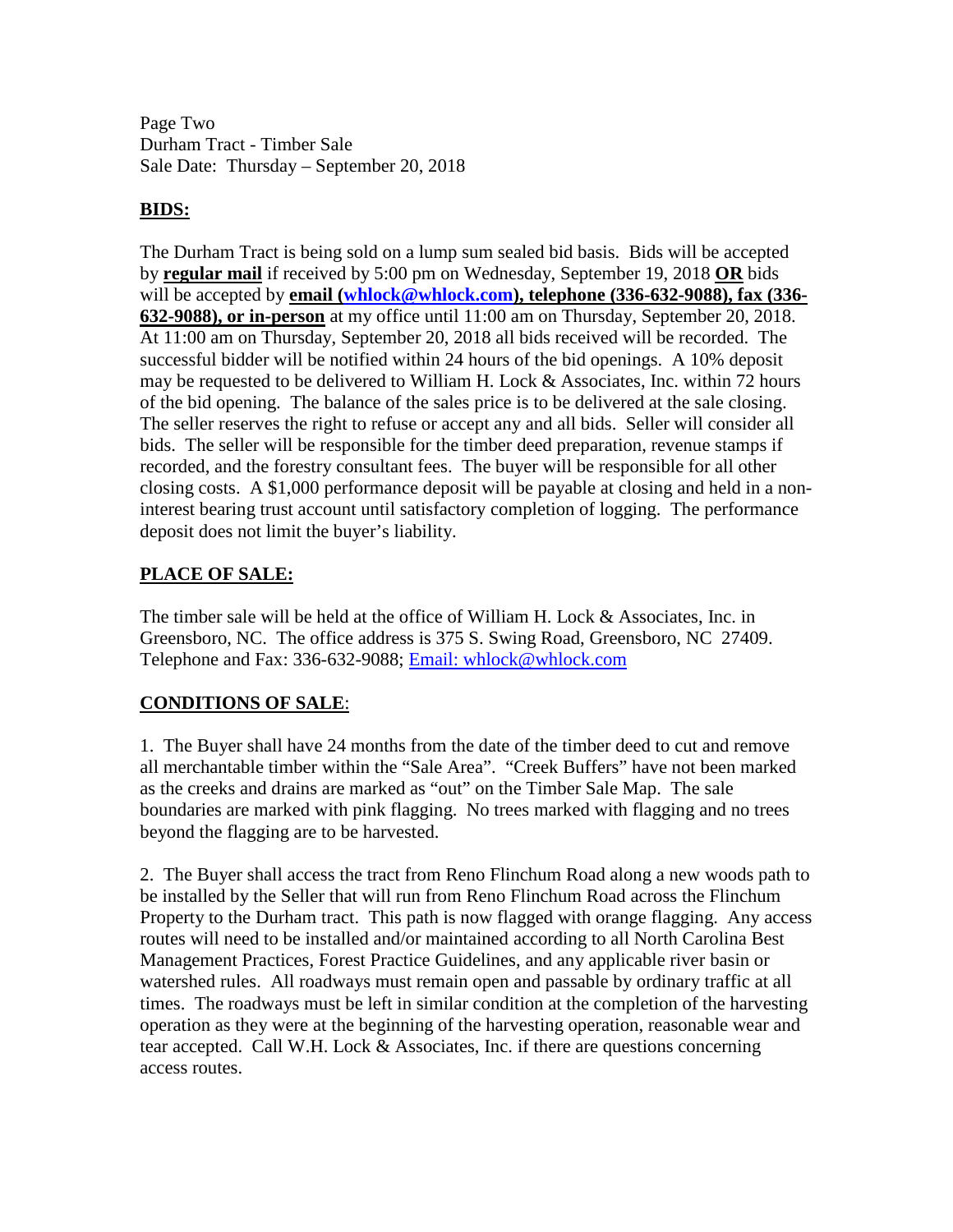Page Three Durham Tract - Timber Sale Sale Date: Thursday – September 20, 2018

3. The Buyer is responsible for maintaining a clean site. No equipment parts, trash, tires or other debris created as a result of the harvesting operation shall be left on the property. It shall be the Buyer's responsibility to clean up any hazardous material or chemical waste spills including but not limited to Diesel Fuel, Hydraulic Fluid, Machine Oil, and/or Gasoline upon the subject property if deposited as a result of the harvesting operation. Responsibility will include any required remediation including but not limited to the removal of contaminated soils.

4. Harvesting operations must not interfere with any farming operations and farming operations must not interfere with any harvesting operations. Decking, loading or hauling will not be permitted in any existing open fields or pastures immediately adjacent to the timber unless approved by William H. Lock & Associates, Inc. If approved, open areas must be free of logging debris, smoothed when completed, and re-seeded if necessary.

5. The Buyer is responsible for following all Federal, State, and local regulations regarding timber harvesting activities. If required, Buyer is responsible for obtaining any necessary permits or licenses required for timber harvesting. All logging operations must conform to North Carolina Best Management Practices, Forest Practices Guidelines, and any applicable river basin or watershed rules. In the event that a non-compliance situation is identified on the tract as a result of the harvesting operation, William H. Lock & Associates, Inc. will have the express right to suspend the harvesting operation until the situation is brought into compliance. No trees or other logging debris shall be left in or across the property boundary, sale cutting lines or access roads and paths.

6. All necessary sale harvest boundaries have been marked with pink flagging. Landowner guarantees the pink flagged sale boundaries. No flagged trees denoting the sale boundary shall be cut and no trees outside the boundary lines shall be cut. If trees marking the sale boundary are cut, North Carolina timber trespass laws may apply. No trees shall be cut to fall on a neighboring landowner's property or where potential damage may occur. If existing property corners are damaged or removed as a result of the harvesting operation, Buyer agrees to replace the markers at the correct surveyed location at their own expense.

7. Buyer agrees to notify William H. Lock & Associates, Inc., P. O. Box 49571, Greensboro, NC 27419 at least 3 days in advance of the beginning of the harvesting operation and at least 3 days in advance of the completion of the harvesting operation. The buyer and/or logger must complete a pre-harvest inspection with WHL & Associates prior to beginning any logging activity.